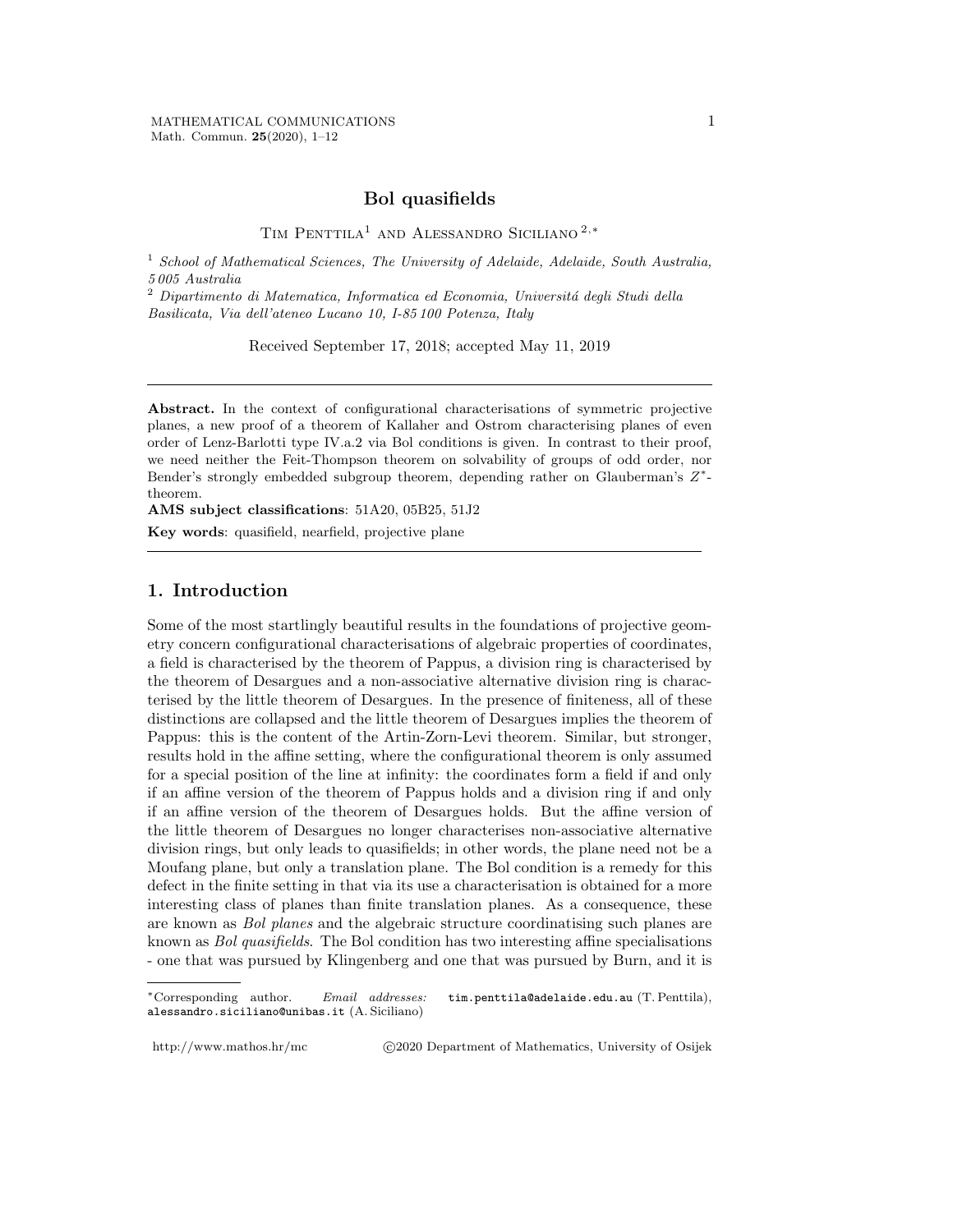the latter that characterises nearfields (and hence projective planes of Lenz-Barlotti type IV.a.2) under the hypothesis of finiteness.

Perhaps surprisingly, the characterisation depends on the classification of finite simple groups and its proof appears scattered over a large number of papers.

In this paper, we give a proof that Bol quasifields of even order are nearfields by using less group theory than the original proof. We make use of theorems of Kallaher, Hering and Glauberman, with the latter two depending upon little more than some Brauer's older work on modular representation theory.

## **2. Extensions of the Artin-Zorn-Levi theorem**

In 1937, G. Bol [5] introduced a postulate to web theory in topology, which was taken up in projective geometry by W. Klingenberg in 1952 [53].

A projective plane *π* with a line *ℓ* and distinct points *P, R* not on *ℓ satisfies Bol's*  $(P, R, \ell)$ -postulate if, for any point *C* on  $\ell$  and points  $A_i, B_i$  ( $i = 1, 2, 3, 4$ ) not on  $PR$ such that  $A_1, A_2, B_1, B_2$  are on  $\ell, A_1 \neq A_2, B_1 \neq B_2$  and  $A_3, A_4, B_3, B_4$  are not on  $\ell$ , whenever the following triples of points are collinear  $C, A_3, B_3; C, A_4, B_4; R, A_1, A_4;$ *R, A*2*, A*3; *R, B*1*, B*4; *R, B*2*, B*3; *P, A*1*, A*3; *P, A*2*, A*4; *P, B*1*, B*3; then so is the triple *P, B*2*, B*4.

A projective plane  $\pi$  satisfying Bol's  $(P, R, \ell)$ -postulate for all lines  $\ell$  not on a fixed pair *P, R* of distinct points of  $\pi$  is called a *Bol plane with respect to P* and *R*, or simply, a *Bol plane*. The plane *π satisfies Bol's postulate universally* if it satisfies Bol's  $(P, R, \ell)$ -postulate for all lines  $\ell$  of  $\pi$  and all pairs  $P, R$  of points of  $\pi$  not on  $\ell$ .

A *left quasifield* is a group under addition whose non-zero elements form a loop under multiplication, which satisfies the left distributive law  $a(b + c) = ab + ac$  and for which the equation  $ax = bx + c$  has exactly one solution x for all  $a, b, c$  with  $a \neq b$ . Given a left quasifield  $Q$ , the incidence structure with points the elements of  $Q \times Q$ and lines the sets  $\{(x, mx + b) : x \in Q\}$ , for all  $m, b \in Q$  and  $\{(c, y) : y \in Q\}$ , for all  $c \in Q$ , with incidence set membership is an affine plane, which we denote by  $\text{Aff}(Q)$ , whose projective completion is a projective plane, which we denote by Π(*Q*). Π(*Q*) is a translation plane with a translation line the line at infinity of  $\text{Aff}(Q)$ .

The following theorem is due to Bruck-Bose [11].

**Theorem 1** (see [16, 3.1.22])**.** *A projective plane is a translation plane if and only if it is isomorphic to*  $\Pi(Q)$ *, where*  $Q$  *is a left quasifield.* 

Desargues' theorem says that if two triangles in a projective plane are perspective from a point then they are perspective from a line. Little Desargues' theorem asserts the truth of Desargues' theorem only for the special case, where the point and line of perspectivity of the triangles are incident with one another. A projective plane  $\pi$  is *Desarguesian* if Desargues' theorem holds in *π*. In algebraic terms, *π* is Desarguesian if and only if it is isomorphic to  $\Pi(Q)$ , where Q is a skewfield [16, 3.1.22]. A projective plane  $\pi$  is *Moufang* if every line of  $\pi$  is a translation line. A Moufang plane can also be described as a projective plane in which little Desargues' theorem holds. It is a theorem of Moufang that a projective plane is Moufang if and only if it is isomorphic to  $\Pi(Q)$ , where Q is an alternative division ring [20, Theorem 5.8] or [16, 3.1.22]. The following result characterises Moufang planes in terms of Bol's postulate.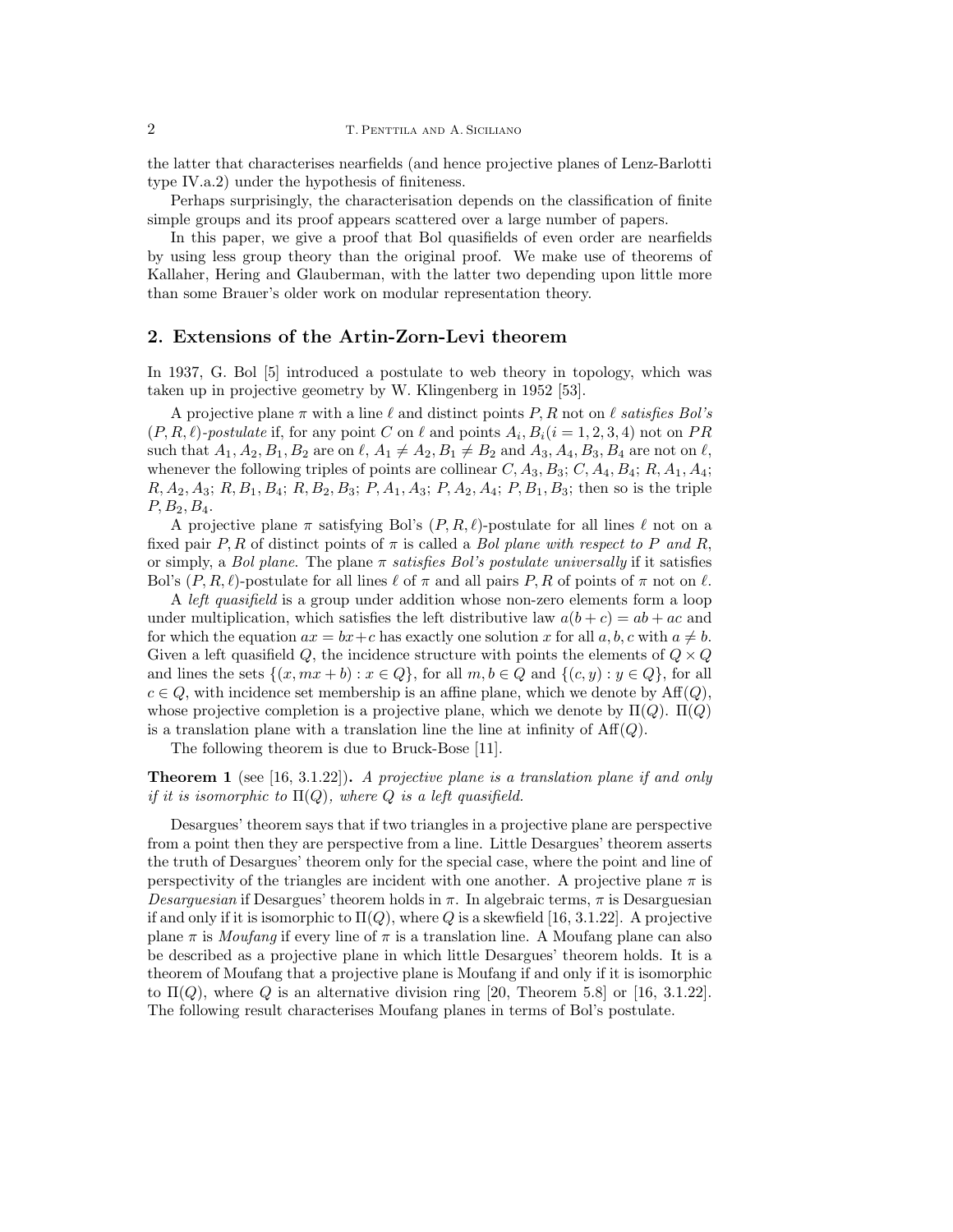**Theorem 2** (see [53]). *A projective plane*  $\pi$  *satisfies Bol's postulate universally if and only if π is a Moufang plane.*

Klingenberg also proved a stronger, affine version of this theorem.

**Theorem 3** (see [53]). *A projective plane*  $\pi$  *satisfies Bol's*  $(P, R, \ell)$ *-postulate for all pairs*  $P, R$  *of distinct points of*  $\pi$  *not on the fixed line*  $\ell$  *if and only if*  $\pi$  *is a translation plane with translation line ℓ.*

This made it clear that special cases of Bol's postulate were made for interesting study. Rather than fixing  $\ell$  and varying  $P$  and  $R$ , R.P. Burn fixed  $P$  and  $R$  and varied *ℓ*.

**Theorem 4** (see [12], [55, Theorem I.4.9]). *A projective plane*  $\pi$  *that satisfies Bol's*  $(P, R, \ell)$ -postulate for all lines  $\ell$  not on a fixed pair  $P, R$  of distinct points of  $\pi$  is a *translation plane with translation line P R.*

A *left nearfield* is an abelian group under addition whose non-zero elements form a group under multiplication and which satisfies the left distributive law  $a(b + c)$  $ab + ac$ . A left nearfield is *planar* if the map  $x \mapsto -ax + b$  is a bijection whenever  $a \neq b$ . All finite nearfields are planar. A planar left nearfield is a left quasifield, but not conversely. The finite nearfields were classified by Zassenhaus in [68], and, thereby, the finite sharply 2-transitive groups were classified.

If *Q* is a planar left nearfield, *P* is the point on the translation line of  $\Pi(Q)$ corresponding to the set of vertical lines of  $Aff(Q)$  and  $R$  is the point on the translation line of  $\Pi(Q)$  corresponding to the set of horizontal lines of  $\text{Aff}(Q)$ , then  $\Pi(Q)$ is a Bol plane with respect to *P* and *R*. Burn [12] conjectured the converse if the projective plane is finite:

**Conjecture 1.** *A finite Bol plane*  $\pi$  *is isomorphic to*  $\Pi(Q)$  *for some planar left nearfield Q.*

Burn [12] also showed that certain infinite André planes provide counterexamples to the conjecture if the finiteness hypothesis is dropped. Later, infinite counterexamples that are not André planes were given in [15]. Karzel raised an equivalent question in the same year [48, Problem 1, p. 201].

In 1937, Bol [5] was the first to separately study the *(left) Bol law*, also known as the *left Moufang condition*:

$$
a(b(ac)) = (a(ba))c.
$$

A (left) quasifield *Q* is *Bol* if it satisfies the (left) Bol law for all  $a, b, c \in Q$ .

**Theorem 5** (see [12]). Let  $\pi$  be a finite Bol plane with respect to P and R. Then *π is isomorphic to* Π(*Q*) *for some Bol quasifield Q, and the isomorphism takes P, Q to the point on the translation line of* Π(*Q*) *corresponding to the set of vertical and horizontal lines of*  $Aff(Q)$ *.* 

Thus Burn's conjecture may be equivalently stated in algebraic form as:

**Conjecture 2.** *A finite Bol quasifield is a nearfield.*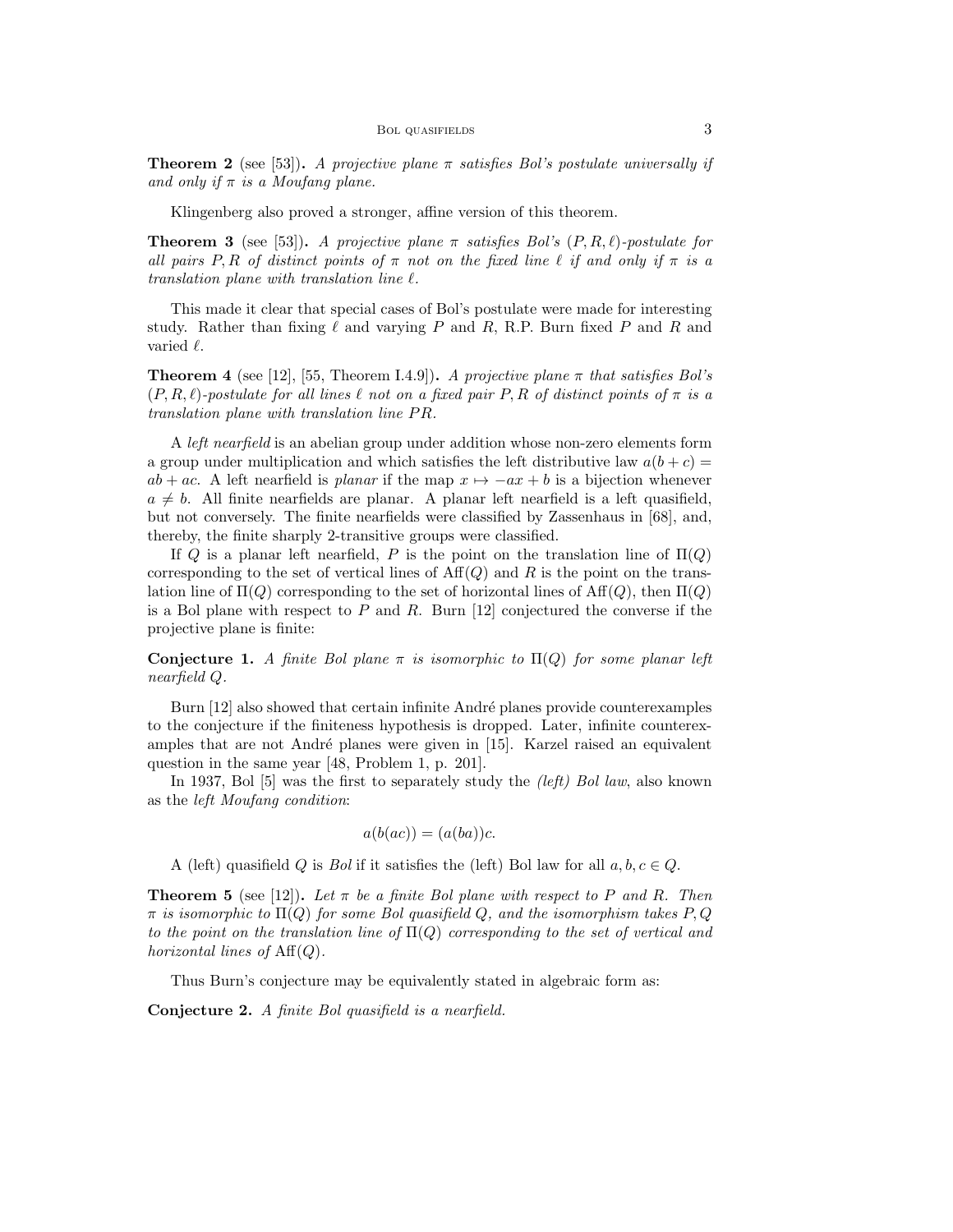#### 4 T. Penttila and A. Siciliano

The above conjecture was worked on for twenty-two years before it was finally proved. The proof depends on the classification of finite simple groups. Apart from further work by Burn [13], the driving force in the proof was M. Kallaher: the proof appears scattered over the papers  $[42, 43, 44, 45, 46]$ , with the coup de grâce in  $[26]$ and [38]. Kallaher had also been a pioneer in the area, as shown in [39, 40, 41].

**Theorem 6** (Burn-Hanson-Johnson-Kallaher-Ostrom)**.** *A finite Bol plane π is isomorphic to*  $\Pi(Q)$  *for some planar nearfield*  $Q$ *.* 

#### **Corollary 1.** *A finite Bol quasifield is a nearfield.*

**Remark 1.** *Since a finite Bol quasifield is a nearfield if and only if it has associative multiplication, it is clear that Burn's conjecture is a stronger, affine version of the Artin-Zorn theorem. With this context, it is also clear that non-associative alternative division rings are counterexamples to the conjecture in the infinite case, and so non-Desarguesian Moufang planes are counterexamples to the other form of the conjecture in the infinite case. These and Desarguesian planes are sometimes called* improper *Bol planes.*

The labelling of theorem and corollary is appropriate, for the theorem was proved and the corollary deduced. To quote Kallaher in [44]: "a theorem about algebraic structures is proven using geometry, a reverse of the usual procedure". This quote seems appropriate for this paper, which takes a similar perspective.

Note that, although the Burn-Hanson-Johnson-Kallaher-Ostrom theorem is stronger than the Artin-Zorn-Levi theorem, it does not provide a new proof of this theorem, as the classification of finite simple groups depends upon the Artin-Zorn theorem, via results of Ostrom and Wagner, who in turn use results of Gleason depending upon Artin-Zorn; see [57, 58, 59, 34, 24, 64, 65], and [66] for historical details. This also invalidates a proof of Artin-Zorn using the characterisation of groups normalising  $PSL(n, q)$  as 2-transitive permutation groups by O'Nan [56], or the results of Kantor-McDonough [47]. These remarks show how fundamental the Artin-Zorn theorem is. The point of application of the classification of finite simple groups is the use of the classification of linear groups acting transitively on non-zero vectors by Hering [28, 31, 32], part of the classification of all finite 2-transitive groups; indeed, it is the cornerstone of the classification of those of affine type. By a 19th century theorem of Burnside, a 2-transitive group is of affine type or almost simple [14, Section 134].

In 1938, Witt [67] introduced the following method of studying finite projective planes. A *sharply 2-transitive set* of permutations of a set *X* is a set *S* of permutations *X* such that whenever  $x \neq y \in X$  and  $x' \neq y' \in X$ , there is a unique  $g \in S$ such that  $x^g = x'$  and  $y^g = y'$ . |X| is the *degree* of *S*.

Given a sharply 2-transitive set *S* of permutations of the finite set *X*, define the incidence structure  $A(S)$  to have points elements of  $X \times X$  and lines  $\{(a, y) : y \in X\}$ , for  $a \in X$ ,  $\{(x,a): x \in X\}$ , for  $a \in X$  and  $\{(x,x^g): x \in X\}$  for  $g \in S$ , with incidence set membership. Then  $A(S)$  is an affine plane of order  $|X|$ . Conversely, any affine plane of order *n* is isomorphic to *A*(*S*) for some sharply 2-transitive set *S* of permutations of degree *n* which contains the identity.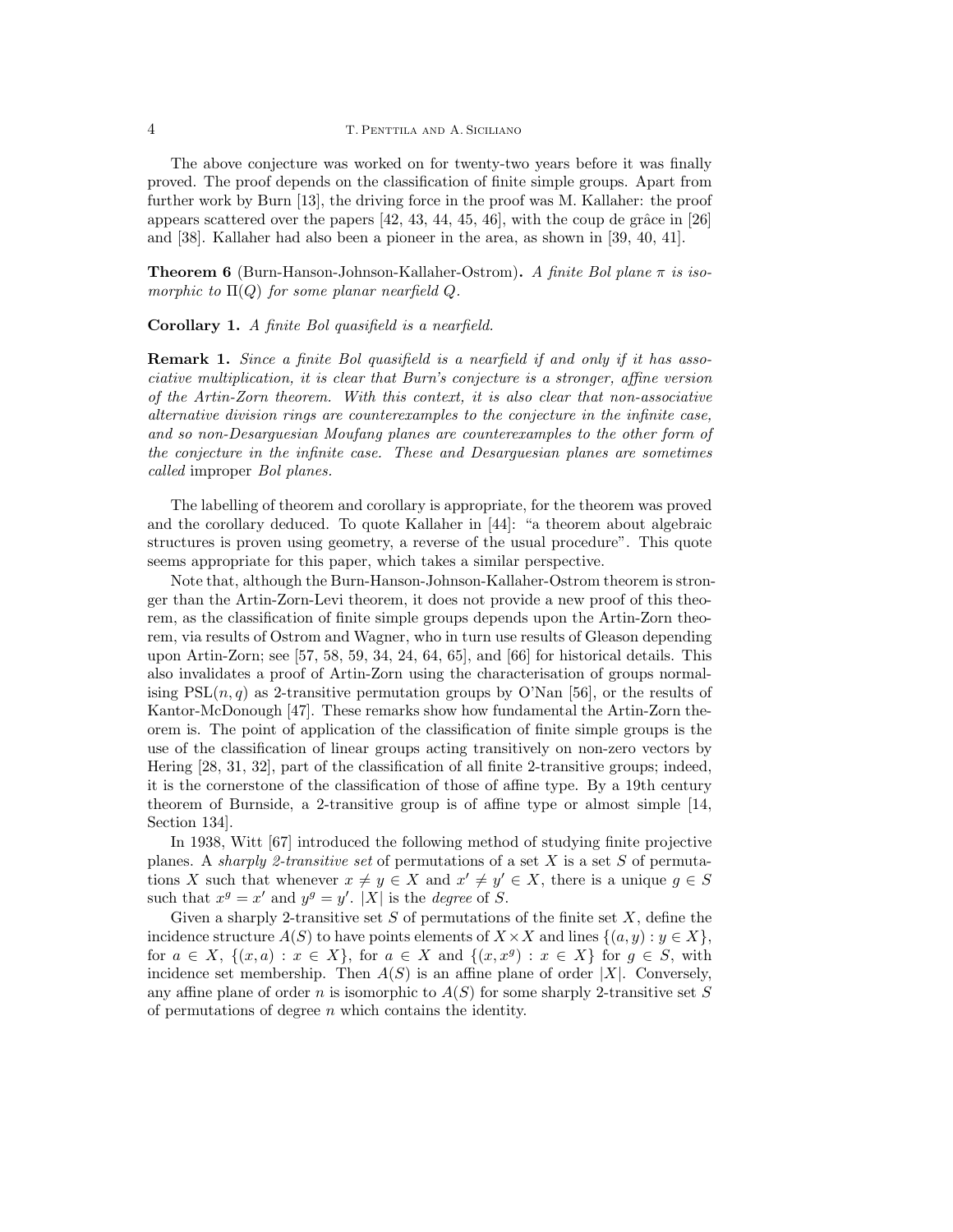**Theorem 7** (see [25], [16, 5.1.2]). The affine plane  $A(S)$ , where S is a sharply *2-transitive set of permutations containing the identity, is isomorphic to* Aff(*Q*) *via an isomorphism taking the vertical lines of A*(*S*) *to the vertical lines of* Aff(*Q*) *and taking the horizontal lines of*  $A(S)$  *to the horizontal lines of*  $Aff(Q)$ *, where*  $Q$  *is a nearfield if and only if S is a group.*

**Theorem 8** (see [13])**.** *The projective completion of the affine plane A*(*S*)*, where S is a sharply 2-transitive set of permutations containing the identity, is isomorphic to*  $\Pi(Q)$  *for some Bol quasifield Q, if and only if*  $g, h \in S$  *implies*  $ghg \in S$ *.* 

Thus we have another equivalent statement of the Burn-Hanson-Kallaher-Ostrom theorem:

**Theorem 9.** *Let S be a sharply 2-transitive set of permutations of a finite set X such that*  $ghg \in S$  *for all*  $g, h \in S$ *. Then S is a group.* 

Using [54, Theorem VIII.2.4], we can also reformulate this as a purely synthetic statement about projective planes. To do this, we will need another postulate with origins from web theory in topology, and which was again taken up in projective geometry by W. Klingenberg [53], this time due to Reidemeister [61].

A projective plane *π* with three distinct points *P, R, T satisfies Reidemeister's*  $(P, R, T)$ -*postulate* if, for distinct points  $A_1, \ldots, A_6$  of  $\pi$  not on any of the line *PR*, *PT* or *RT*, whenever the following triples of points are collinear  $A_1, A_2, T$ ;  $A_3, A_4, T$ ; *A*5*, A*6*, T*; *A*1*, A*3*, P*; *A*2*, A*5*, P*; *A*4*, A*6*, P*; *A*1*, A*6*, R*; *A*3*, A*5*, R*; then so is the triple *A*2*, A*4*, R*.

The plane *π satisfies Reidemeister's postulate universally* if it satisfies Reidemeister's  $(P, R, T)$ -postulate for all triples  $P, R, T$  of distinct points of  $\pi$ .

**Theorem 10** (see [53]). *A projective plane*  $\pi$  *is Desarguesian if and only if*  $\pi$  *satisfies Reidemeister's postulate universally if and only if there is a line*  $\ell$  *of*  $\pi$  *such that*  $\pi$ *satisfies Reidemeister's* (*P, R, T*)*-postulate for all triples of points P, R, T such that*  $P \neq R$ *, and that*  $P, R$  *are on*  $\ell$  *and*  $T$  *is not on*  $\ell$ *.* 

Thus the following result can be seen as the stronger, affine version of the immediately preceding theorem of Klingenberg in the finite case.

**Theorem 11** (Burn-Hanson-Kallaher-Lüneburg-Ostrom). Let  $\pi$  be a finite projec*tive plane and*  $P$ ,  $R$  *distinct points of*  $\pi$ *. Then the following are equivalent:* 

- (*i*) *Bol's*  $(P, R, \ell)$ *-postulate holds for all lines*  $\ell$  *on neither*  $P$  *nor*  $R$ *;*
- (*i*)  $\pi$  *is* ( $P, \ell$ )*-Desarguesian for all lines*  $\ell$  *on*  $R$  *but not on*  $P$ *;*
- (*ii*) *Reidemeister's*  $(P, R, T)$ *-postulate holds for all points*  $T$  *not on*  $PR$ *.*

A projective plane *π* satisfies the *special perspective quadrangle condition* for some pair of distinct points  $P, R$  and line  $\ell$ , where  $P, R$  are not on  $\ell$ , if any two quadrangles which have diagonal line *ℓ* and diagonal points *P, R* in common are in centrally perspective position from a centre *O* on *ℓ*.

A projective plane *π* with two distinct points *P, R satisfies the* (*P, R*)*-quadrangle postulate* if, for distinct points  $A_1, \ldots, A_4, B_1, \ldots, B_4, C_1, \ldots, C_4$  of  $\pi$  not on the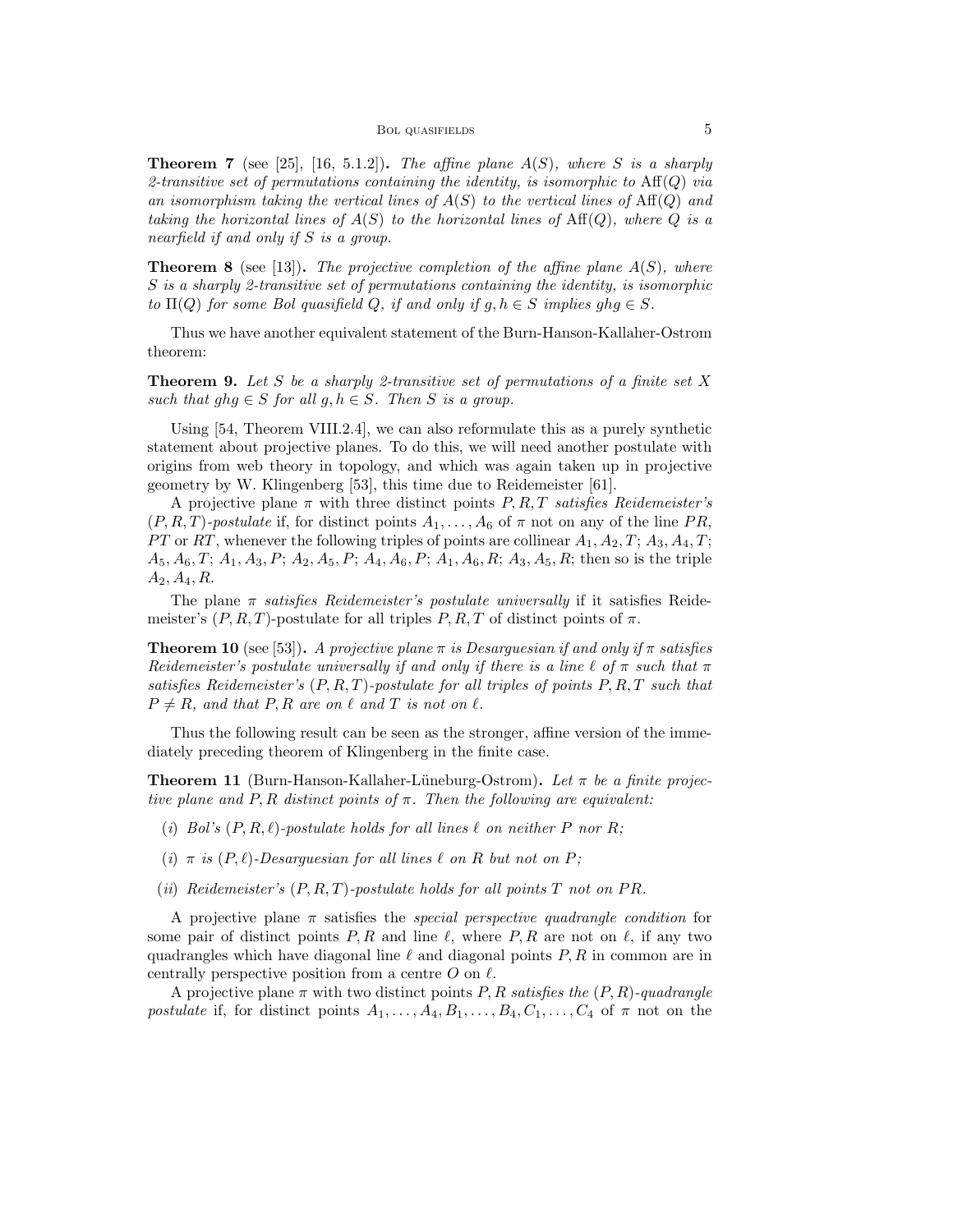line *PR*, such that  $A_1A_2A_3A_4$ ,  $B_1B_2B_3B_4$ ,  $C_1C_2C_3C_4$  are quadrangles (i.e., each has no three points collinear), whenever the following triples of points are collinear:  $A_1, A_2, P; A_3, A_4, P; B_1, B_2, P; B_3, B_4, P; C_1, C_2, P; C_3, C_4, P; A_1, A_3, R; A_2, A_4, R;$  $B_1, B_3, R; B_2, B_4, R; C_1, C_3, R; C_2, C_4, R; A_1, B_1, C_1; A_2, B_2, C_2; A_3, B_3, C_3;$  then so is the triple  $A_4, B_4, C_4$ .

A projective plane *π* with two distinct points *P, R satisfies the restricted* (*P, R*) *quadrangle postulate* if  $\pi$  satisfies the  $(P, R)$ -quadrangle postulate for points such that  $A_1, B_1, C_1, A_3, C_3, C_3$  are collinear. Finally, we can add another three equivalent conditions to the preceding theorem.

**Theorem 12.** Let  $\pi$  be a finite projective plane and P, R distinct points of  $\pi$ . Then *the following are equivalent:*

- (*i*) *Bol's*  $(P, R, \ell)$ *-postulate holds for all lines*  $\ell$  *on neither*  $P$  *nor*  $R$ *;*
- (*ii*)  $\pi$  *is* ( $P, \ell$ )*-Desarguesian for all lines*  $\ell$  *on*  $R$  *but not on*  $P$ *;*
- (*iii*) *Reidemeister's*  $(P, R, T)$ *-postulate holds for all points*  $T$  *not on*  $PR$ ;
- (*iv*) *the special perspective quadrangle condition holds for P, R and all lines ℓ not on either P or R;*
- (*v*)  $\pi$  *satisfies the*  $(P, R)$ *-quadrangle postulate;*
- $(vi)$  *π satisfies the restricted*  $(P, R)$ *-quadrangle postulate.*

**Proof***.* (iv) is proved equivalent to (i) in [22, Theorem 6.3](without requiring finiteness).

In the light of the preceding theorems, to prove that  $(v)$  is equivalent to  $(i)$ , it is sufficient to show that the  $(P, R)$ -quadrangle postulate holds for the projective completion of  $A(S)$ , where S is a sharply 2-transitive set of permutations containing the identity and *P* and *R* correspond to the parallel classes of vertical and horizontal lines of  $A(S)$  if and only if *S* is a group. Let  $f, g \in S$ ,  $A_1 = (x, x)$ ,  $B_1 = (y, y)$ ,  $C_1 = (z, z), A_2B_2C_2$  be the line  $\{(t, t^f) : t \in X\}$  and  $A_3B_3C_3$  the line  $\{(t, t^g) : t \in X\}$ X}. Then  $A_2 = (x^{f^{-1}}, x)$ ,  $A_3 = (x^{f^{-1}}, x^{f^{-1}g})$ ,  $A_4 = (x, x^{f^{-1}g})$ ,  $B_2 = (y^{f^{-1}}, y)$ ,  $B_3 = (y^{f^{-1}}, y^{f^{-1}g}), B_4 = (y, y^{f^{-1}g}), C_2 = (z^{f^{-1}}, z), C_3 = (z^{f^{-1}}, z^{f^{-1}g})$  and  $C_4 =$  $(z, z^{f^{-1}g})$ . If  $h \in S$  with  ${(t, t^h) : t \in X}$  the line  $A_4B_4$ , then since  $A_4, B_4, C_4$  are collinear for all  $z \in X$ , with  $x \neq z \neq y \neq x$ , it follows that  $t^h = t^{f^{-1}g}$ , for all  $t \in X$ . Hence  $h = f^{-1}g$ , giving  $f^{-1}g \in S$ . So *S* is a group. The argument is reversible to prove the converse.

In the light of the preceding theorems, to prove that (vi) is equivalent to (i), it is sufficient to show that the restricted (*P, R*)-quadrangle postulate holds for the projective completion of  $A(S)$ , where *S* is a sharply 2-transitive set of permutations containing the identity and *P* and *R* correspond to the parallel classes of vertical and horizontal lines of  $A(S)$  if and only if  $fgf \in S$ , for all  $f, g \in S$ . Let  $f, g \in S$ ,  $A_1 = (x, x^f), B_1 = (y, y^f), C_1 = (z, z^f), A_2B_2C_2$  be the line  $\{(t, t^g): t \in X\}.$ Then  $A_2 = (x^{fg^{-1}}, x^f)$ ,  $A_3 = (x^{fg^{-1}}, x^{fg^{-1}f})$ ,  $A_4 = (x, x^{fg^{-1}f})$ ,  $B_2 = (y^{fg^{-1}}, y)$ ,  $B_3 = (y^{fg^{-1}}, y^{fg^{-1}f}), B_4 = (y, y^{fg^{-1}f}), C_2 = (z^{fg^{-1}}, z), C_3 = (z^{fg^{-1}}, z^{fg^{-1}f})$  and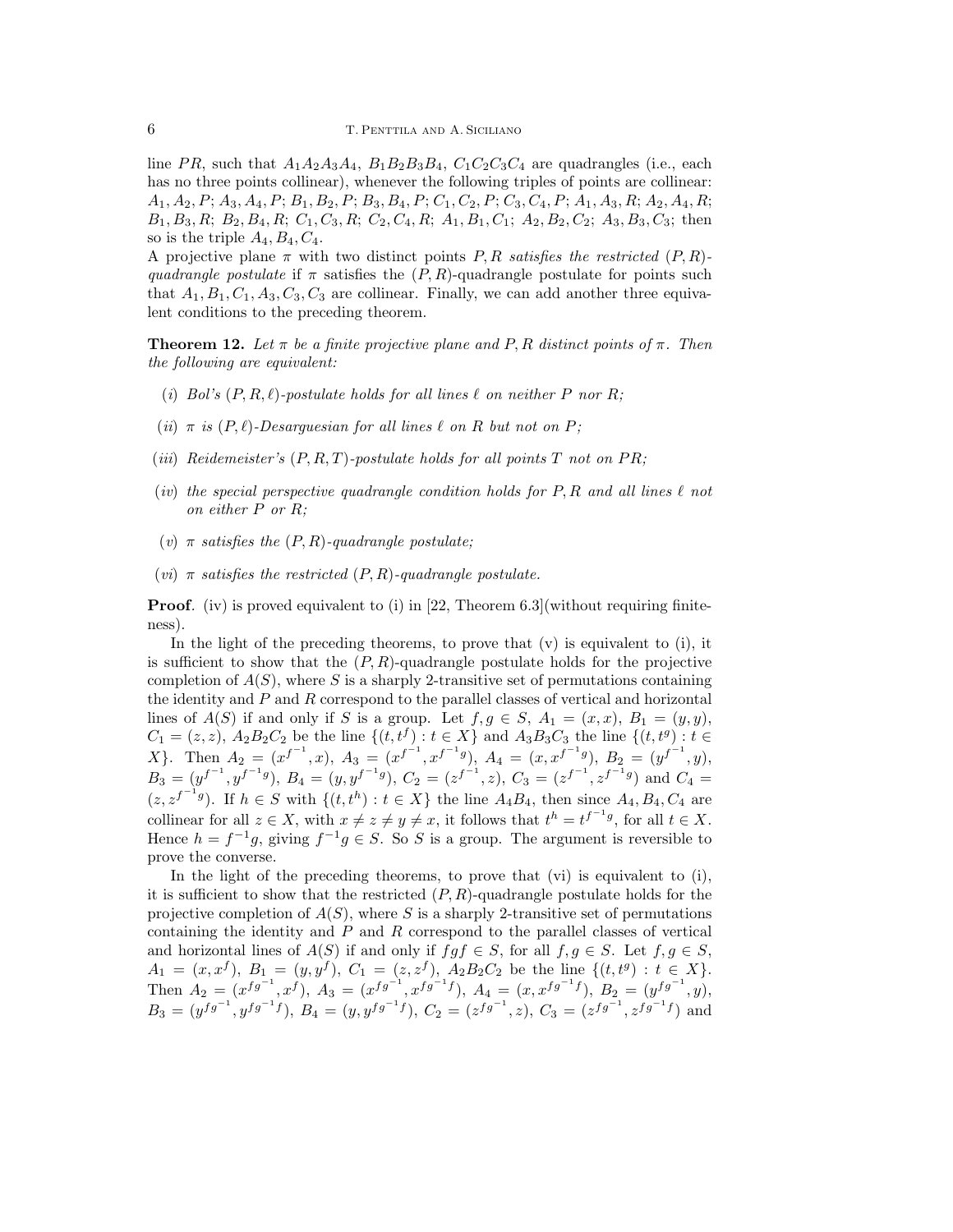$C_4 = (z, z^{f^{-1}g})$ . If  $h \in S$  with  $\{(t, t^h) : t \in X\}$  the line  $A_3B_3$ , then since  $A_3, B_3, C_3$ are collinear for all  $z \in X$ , with  $x \neq z \neq y \neq x$ , it follows that  $t^h = t^{fg^{-1}f}$ , for all  $t \in X$ . Hence  $h = fg^{-1}f$ , giving  $fg^{-1}f \in S$ . Putting  $f = 1$  shows that *S* is closed under inverses. Hence  $fgf \in S$ . Again, the argument is reversible to prove the converse. We recall that Burn proved that if  $g, h \in S$  implies  $ghg \in S$ ; then *S* is closed under inverses [13, proof of Theorem 11].  $\Box$ 

In the (*B*)-geometry arising from *S* the (*P, R*)-quadrangle condition corresponds to the second rectangle condition; see [4, 7] for more details. Thus, there arises a similarity with the N. Durante-A. Siciliano proof in [19] of the L.Bader-G.Lunardon-J.A.Thas classification of flocks of finite hyperbolic quadrics [2, 62, 63], which was preceded by the 1992 proof of A. Bonisoli-G. Korchmaros [8], which, like that of the Burn-Hanson-Kallaher-Ostrom theorem, relied on group-theoretic methods. Moreover, Bader-Lunardon's portion of the original proof used Bol quasifields occurring there as Bol planes and relied upon results in [43] and [44]; see also [2, 6, 7, 8, 19, 62, 63]. Along these lines, the work of [49, 50, 51] is relevant: in their terms, we are showing that a finite symmetric 2-structure is double symmetric.

# **3. A proof of the Burn-Hanson-Johnson-Kallaher-Ostrom theorem for planes of even order**

In our opinion, it is desirable to have a proof of the Burn-Hanson-Johnson-Kallaher-Ostrom theorem that does not depend on the classification of finite simple groups.

To that end, we venture the following proof of the Burn-Hanson-Johnson-Kallaher-Ostrom theorem for planes of even order. The original proof used Bender's strongly embedded subgroup theorem [3] via the work of Hering [29, 30], the Feit-Thompson theorem [21] that every group of odd order is soluble. The interested reader can find an exposition of this proof in [55, Theorem 41.10, Sections 35, 41].

For our proof we need the following theorems.

**Theorem 13** (see [41, Corollary 3.2.2]). Let  $\pi$  be a Bol plane with respect to P and *R.* Then, if  $\pi$  is non-Desarguesian, the collineation group of  $\pi$  fixes  $\{P, R\}$ *.* 

The following is a cleaner statement of results of [45, 46].

**Theorem 14** (see [44, Theorem 2.2]). Let  $\pi$  be a Bol plane with respect to P and *R of order*  $p^n$ *, p prime, let T be a point of*  $\pi$  *not on PR and let H be the stabiliser of*  $P$  *and*  $R$  *in the group generated by involutory central collineations of*  $\pi$  *fixing*  $T$ *. Then H acts transitively on the set of points of P R, other than P or R. Hence H induces a subgroup K of*  $GL(n, p)$  *transitive on non-zero vectors on*  $GF(p)^n$ *. If K is soluble, then either*  $\pi$  *is a nearfield plane or*  $p^n = 5^2, 7^2, 11^2$  *or*  $3^4$ *.* 

**Theorem 15** (see [33, Theorem 1])**.** *Let p be a prime, let V be a vector space of finite dimension n >* 0 *over* GF(*p*)*, and let G be a subgroup of the general linear group*  $GL(V)$  *such that G is transitive on*  $V \setminus \{0\}$  *and p does not divide the order of G.* Then *G* has an irreducible normal subgroup of prime order unless  $p = 2$  and *n ∈ {*3*,* 4*,* 6*,* 8*,* 10*,* 12*,* 20*}, or p* = 3 *and n ∈ {*4*,* 6*} or n* = 2*.*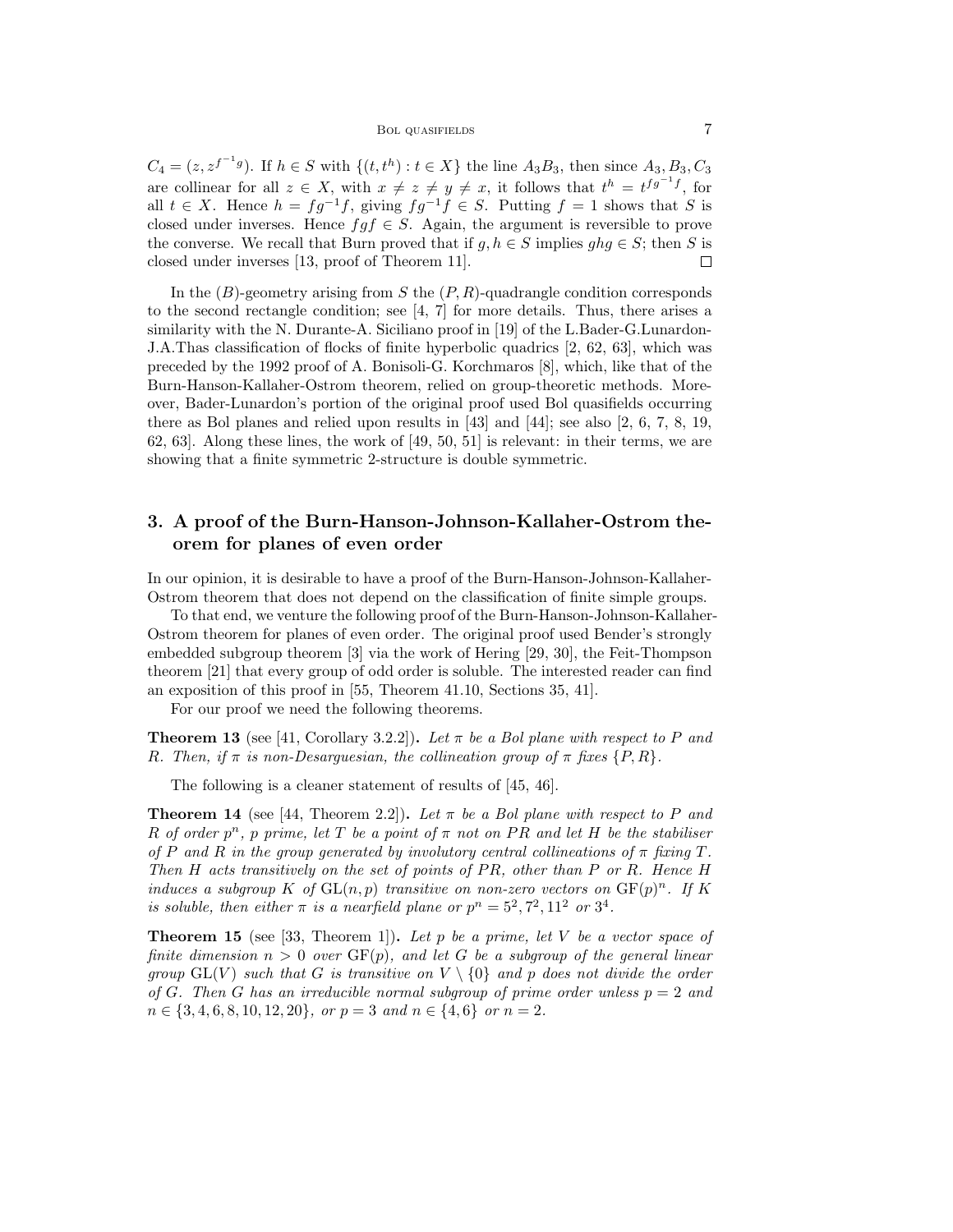The **core**  $O(G)$  of a finite group G is the largest normal subgroup of odd order. The subgroup of *G* containing  $O(G)$  and such that  $Z^*(G)/O(G) = Z(G/O(G))$  is denoted by  $Z^*(G)$ . We need Glauberman's  $Z^*$ -theorem.

**Theorem 16** (see [23, Corollary 1])**.** *Let S be a Sylow 2-subgroup of a finite group G. Suppose*  $x \in S$ *. A necessary and sufficient condition for*  $x \notin Z^*(G)$  *is that there exist*  $y \in C_S(x)$  *such that y is conjugate to x in G and*  $y \neq x$ *.* 

**Theorem 17.** *A Bol plane*  $\pi$  *of even order is isomorphic to*  $\Pi(Q)$  *for some planar left nearfield Q.*

**Proof***.* By Theorem 4 the order of  $\pi$  is a power of 2. We may assume that  $\{P, R\}$  is fixed by the collineation group of  $\pi$ , as otherwise  $\pi$  is Desarguesian by Theorem 13. It is known that in a plane of even order, any involutory central collineation is an elation [16, 4.1.9]. Choose a point *T* not on *P R* and consider the group *G* generated by involutory elations of  $\pi$  that fix *T*. Each such elation *g* must interchange *P* and *R*. As any two of them must have different axes and centres, then no two of such elations commute.

Let *S* be a Sylow 2-subgroup of *G* and  $t \in S$ . Then *t* is an involutory elation in  $C_S(t)$ . If  $u \in C_S(t)$  is conjugate to *t*, then *u* is again an involutory elation (since *t* is), hence  $t = u$ . By Theorem 16, all elations of  $\pi$  that fix  $R$  lie in  $Z^*(G)$ , so if  $t, u$ are involutory elations of  $\pi$  that fix  $R$ , then  $(tu)^2 = [t, u] \in O(G)$ . Now the elements of the dihedral group  $\langle t, u \rangle$  not in  $\langle tu \rangle$  are conjugate to *t* or *u*, so are elations. If *tu* had even order, say  $2m$ , then  $t$  and  $t(tu)^m$  would commute. As no two such elations commute, *tu* has odd order.

We also have that  $\langle tu \rangle$  is the unique cyclic subgroup of index 2 in  $\langle t, u \rangle$  and  $\langle (tu)^2 \rangle = \langle (ut)^2 \rangle$ . This implies that  $tu \in \langle (tu)^2 \rangle$ , so  $tu \in O(G)$ . Therefore,  $O(G)$ has index two in *G* and odd order.

Let *H* be the stabiliser of *P* and *R* in *G* and let  $2^n$  be the order of  $\pi$ . Then, by Theorem 14, *H* induces a subgroup *K* of  $GL(n, 2)$  transitive on non-zero vectors of  $GF(2)^n$ ; indeed  $H = O(G)$ , so K has odd order.

Now, by Theorem 15, either *K* normalises an irreducible normal subgroup of prime order, or *n ∈ {*2*,* 3*,* 4*,* 6*,* 8*,* 10*,* 12*,* 20*}*.

Let *M* be a normal irreducible normal subgroup of *K* with  $|M|$  a prime. By Schur's Lemma [1, p.38],  $\text{End}_M(V) = C_{\text{GL}(V)}(M) \cup \{0\}$  is a division ring and thus by Wedderburn's Theorem and [52, Lemma 2.10.2], it is a finite field GF(2*m*) with *m* a divisor of *n*. In other words, the elements of *M* commute with every nonzero element of  $GF(2^m)$ , giving M as a subgroup of  $GL(e, 2^m)$ , with  $e = n/m$ . Note that  $GF(2<sup>m</sup>)<sup>*</sup> = Z(GL(e, 2<sup>m</sup>))$ . Since the order of *M* is a prime, *M* is cyclic and hence abelian. This implied that *M* is contained in its centraliser, giving *M* as a subgroup of  $GF(2<sup>m</sup>)$ . By a result of Dye [17], as a subgroup of  $GL(V)$ ,  $GL(e, 2<sup>m</sup>)$ acts on *V* by fixing a Desarguesian *m*-spread <sup>‡</sup>. In particular,  $GF(2<sup>m</sup>)<sup>*</sup>$  fixes the spread elementwise [18]. Since *M* is irreducible, we have  $m = n$ , which implies that *M* is a subgroup of a Singer cyclic subgroup *S* of  $GL(V)$ . As *K* normalises

<sup>&</sup>lt;sup>‡</sup>An *m*-spread of  $V(n,q)$  is a set of *m*-subspaces which partition the nonzero vectors of  $V(r, n)$ ; an *m*-spread exists if and only if  $m|n$ . An *m*-spread *S* of  $V(n,q)$  is *Desarguesian* if it takes as points the elements of *S* and as lines the  $(2m - 1)$ -subspaces generated by two elements of *S*, and the inclusion inherited from  $V(n,q)$  gives a projective space  $PG(n/m-1,q^m)$ .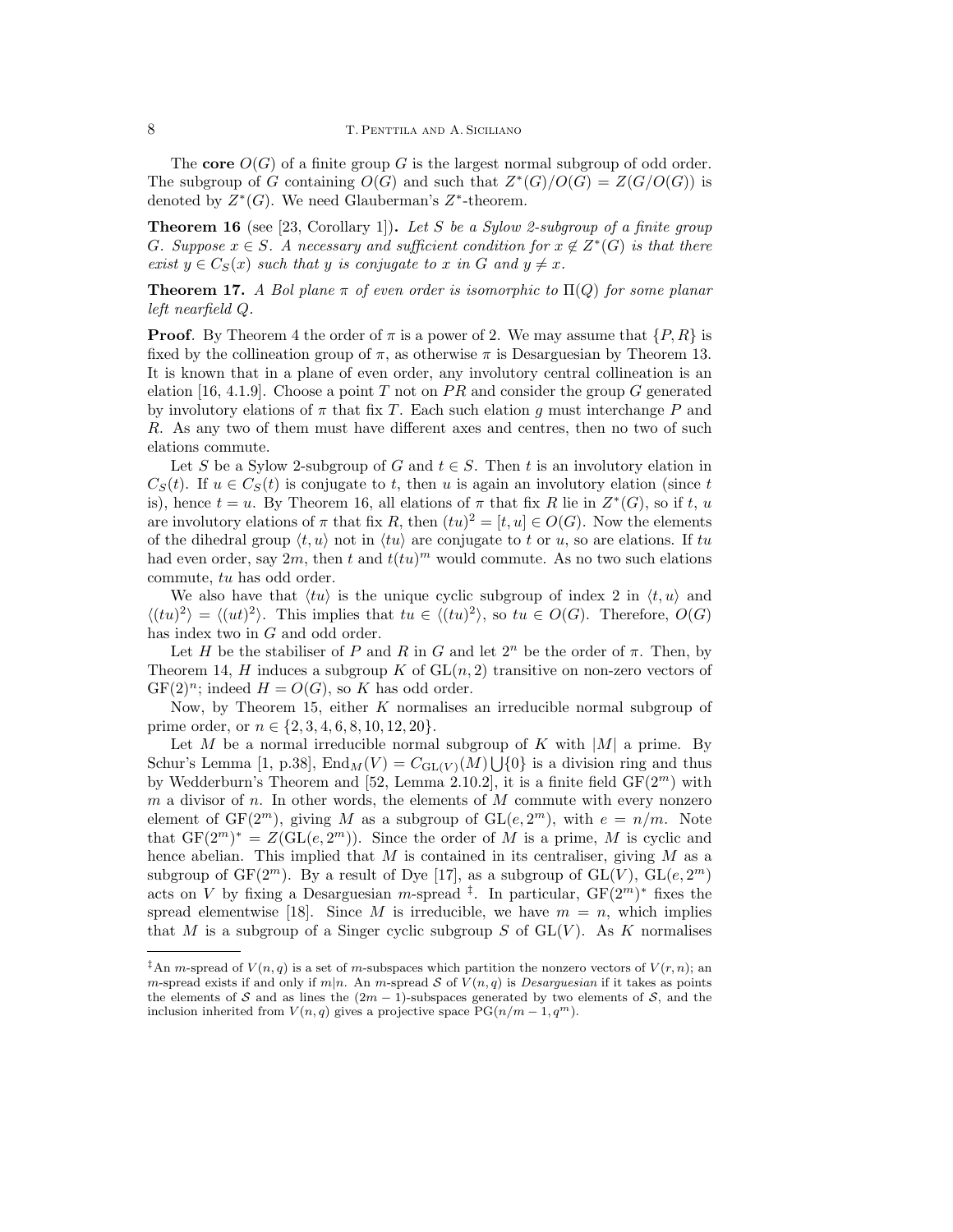*M*, and  $N_{GL(V)}(S) = S \rtimes Gal(GF(2^n)/GF(2)) = FL(1, 2^n)$  by [35, p.187], we get  $K \leq \Gamma L(1, 2^n)$ , hence *K* is soluble.

The linear group  $GL(2, 2)$  has order 6. Therefore K is a cyclic 3-subgroup, hence solvable.

If  $n = 3$ , then *K* contains a Sylow 7-subgroup which is actually a cyclic Singer subgroup *S*. By Sylow Theorem, *K* normalises *S* giving that *K* is contained in  $\Gamma L(1, 2^3)$  by [35, Satz 7.3]. Therefore, *K* is solvable.

Let  $n \in \{4, 6, 8, 10, 12, 20\}$ . Since *K* is transitive on non-zero vectors of  $V(n, 2)$ , *K* is irreducible. Again by Schur's Lemma,  $\text{End}_K(V(n, 2)) = C_{\text{GL}(n, 2)}(K) \bigcup \{0\}$ . By Wedderburn's Theorem and [52, Lemma 2.10.2], it is a finite field  $GF(2<sup>m</sup>)$  with *m* a divisor of *n*. In other words, the elements of *K* commute with  $GF(2<sup>m</sup>)<sup>*</sup>$ , giving that *K* is a subgroup of  $GL(e, 2^m)$ , with  $e = n/m$ . Hence,  $V(n, 2)$  is absolutely irreducible as a  $GF(2<sup>m</sup>)K$ -module.

By Theorem 15.11 in [60], *K* has an irreducible representation of degree *e* over the complex numbers. By [36, Theorem 3.11] or [37, Theorem 22.11]), it follows that *e* divides  $|K|$ . Hence, *e* is odd as *K* has odd order.

Therefore, for  $n = 4, 8$ , necessarily *K* is a subgroup of  $GF(2^n)^*$ , giving that *K* solvable.

If  $n = 6$  and  $e = 3$ , then  $3^2.7$  divides  $|K|$ , which in turn divides  $3^4.5.7$ , as K has odd order. Suppose *K* is insolvable. By Burnside  $p^a q^b$ -theorem, 5 divides the order of *K*. Therefore *K* induces a subgroup of PSL(3*,* 4) with the order divisible by 35. From [27], we see that such a subgroup does not exist.

If  $n = 10$  and  $e = 5$ , then 31 divides  $|K|$ . As  $31 > 2.5 + 1$ , by the main theorem in [10], *K* normalises a Sylow 31-subgroup *P*. In addition, 31 is a 4 primitive prime divisor of  $4^5$  − 1. From [35, Satz 7.3], we have  $N_{\text{GL}(5,4)}(P) \simeq$  $GF(4^5)^* \rtimes Gal(GF(4^5)/GF(4)) \leq FL(1, 2^{10})$ . Therefore *K* is solvable.

If  $n = 12$  (respectively  $n = 20$ ), we may use the same arguments to get that *K* is solvable. We need to notice that 13 (resp. 31) divides  $|K|$ , 13 > 2.3 + 1 (resp.  $31 > 2.5 + 1$ ) and 13 is a 2<sup>4</sup>-primitive prime divisor of  $2^{12} - 1$ , (resp. 31 is a 2<sup>4</sup>-primitive prime divisor of  $2^{20} - 1$ ).

Theorem 14 completes the proof.

 $\Box$ 

Note that the work of Glauberman [23] and that of Hering [33] depend upon little more than some Brauer's older work on modular representation theory [9, 10].

### **References**

- [1] M. ASCHBACHER, *Finite group theory*, Cambridge Studies in Advanced Mathematics, Cambridge University Press, Cambridge, 2000.
- [2] L. BADER, G. LUNARDON, *On the flocks of*  $Q^{+}(3, q)$ , Geom. Dedicata **29**(1989), 177– 183.
- [3] H. Bender, *Transitive Gruppen gerader Ordnung, in denen jede Involution genau einen Punkt festl¨aßt*, J. Algebra **17**(1971), 527–554.
- [4] W. Benz, *Permutations and plane sections of a ruled quadric*, Istituto Nazionale di Alta Matematica, Symposia Mathematica **5**(1970), 325–339.
- [5] G. Bol, *Gewebe und Gruppen*, Math. Ann **114**(1937), 414–431.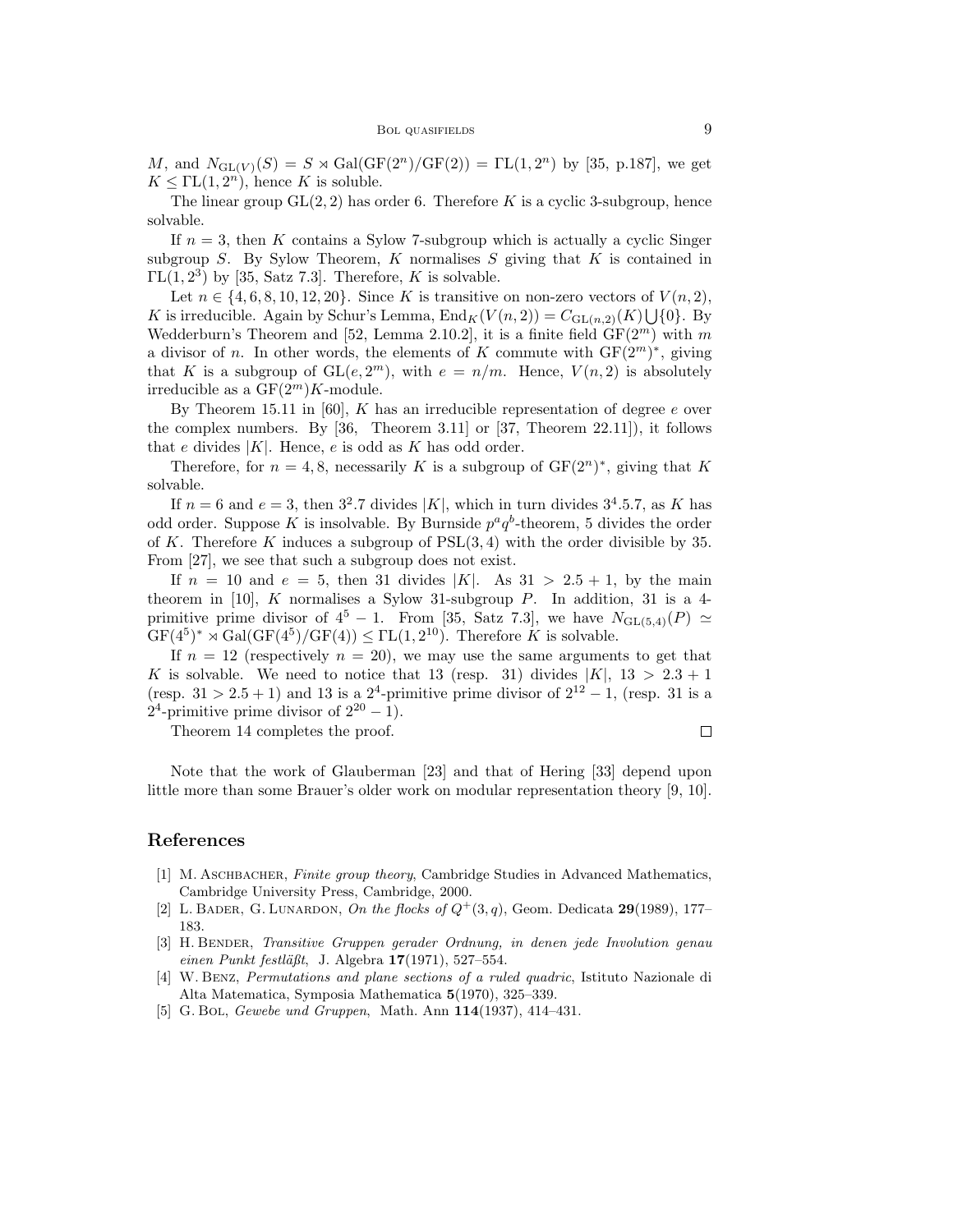- [6] A. Bonisoli, *The regular subgroups of the sharply 3-transitive finite permutation groups*, Ann. Discrete Math. **37**(1988), 75–86.
- [7] A. Bonisoli, *Automorphisms of* (*B*)*-geometrie*, in: *Combinatorics '88*, Research and lecture notes in mathematics, Mediterranean Pres, Rende, 1991, 209–219.
- [8] A. BONISOLI, G. KORCHMARO, *Flocks of hyperbolic quadrics and linear groups containing homologies*, Geom. Dedicata **42**(1992), 295–309.
- [9] R. Brauer, *On groups whose order contains a prime number to the first power I*, Amer. J. Math. **64**(1942), 401–420.
- [10] R. Brauer, *On groups whose order contains a prime number to the first power II*, Amer. J. Math. **64**(1942), 421–440.
- [11] R. H. Bruck, R. C. Bose, *The construction of translation planes from projective spaces*, J. Algebra **1**(1964), 85–102.
- [12] R. P. Burn, *Bol quasi-fields and Pappus' theorem*, Math. Z. **105** 1968), 351–364.
- [13] R. P. Burn, *Doubly transitive sets of permutations characterising projective planes*, Geom. Dedicata **2**(1973), 57–63.
- [14] W. S. Burnsid, *Theory of groups of finite order*, Cambridge University Press, Cambridge, 1897.
- [15] A. Caggegi, *New Bol quasifields*, Matematiche **35**(1980), 241–247.
- [16] H. P. Dembowski, *Finite geometries*, Springer-Verlag, Berlin-New York, 1968.
- [17] R. H. Dye, *Spreads and classes of maximal subgroups of*  $GL_n(q)$ ,  $SL_n(q)$ ,  $PGL_n(q)$ *and* PSL*n*(*q*), Ann. Mat. Pura Appl. **158**(1991), 33–50.
- [18] K. DRUDGE, *On the orbits of Singer groups and their subgroups*, Electron. J. Combin. **9**(2002), 10 pp. (electronic).
- [19] N. Durante, A. Siciliano, (*B*)*-geometries and flocks of hyperbolic quadrics*, J. Combin. Theory Ser. A **102**(2003), 425–431.
- [20] J. Faulkner, *The role of nonassociative algebra in projective geometry*, Graduate Studies in Mathematics, 159, American Mathematical Society, Providence, RI, 2014.
- [21] W. Feit, J. G. Thompson, *Solvability of groups of odd order*, Pacific J. Math. **13**(1963), 775–1029.
- [22] M. Funk, G. Nagy, *On collineation groups generated by Bol reflections*, J. Geometry **48**(1993), 63–78.
- [23] G. Glauberman, *Central elements in core-free groups*, J. Algebra **4**(1966), 403– 420.
- [24] A. M. Gleason, *Finite Fano planes*, Amer. J. Math. **78**(1956), 797–807.
- [25] M. Hall, Jr., *Projective planes*, Trans. Amer. Math. Soc. **54**(1943), 229–277
- [26] J. Hanson, M. J. Kallaher, *Finite Bol quasifields are nearfields*, Utilitas Math. **37**(1990), 45–64.
- [27] R.W. Hartley, *Determination of the ternary collineation groups whose coefficients lie in the* GF(2*<sup>n</sup>* ), Ann. of Math. **27**(1925), 140–158.
- [28] C. Hering, *Zweifach transitive Permutationsgruppen, in denen 2 die maximale Anzahl von Fixpunkten von Involutionen ist*, Math. Z. **104**(1968), 150–174.
- [29] C. Hering, *On subgroups with trivial normalizer intersection*, J. Algebra **20**(1972), 622–629.
- [30] C. Hering, *On shears of translation planes*, Abh. Math. Sem. Univ. Hamburg **37**(1972), 258–268.
- [31] C. Hering, *Transitive linear groups and linear groups which contain irreducible subgroups of prime order*, Geom. Dedicata **2**(1974), 425–460.
- [32] C. HERING, *Transitive linear groups and linear groups which contain irreducible subgroups of prime order II*, J. Algebra **93**(1985), 151–164.
- [33] C. Hering, *On the classification of finite nearfields*, J. Algebra **234**(2000), 664–667.
- [34] D. R. Hughes, *Generalized incidence matrices over group algebras*, Illinois J. Math.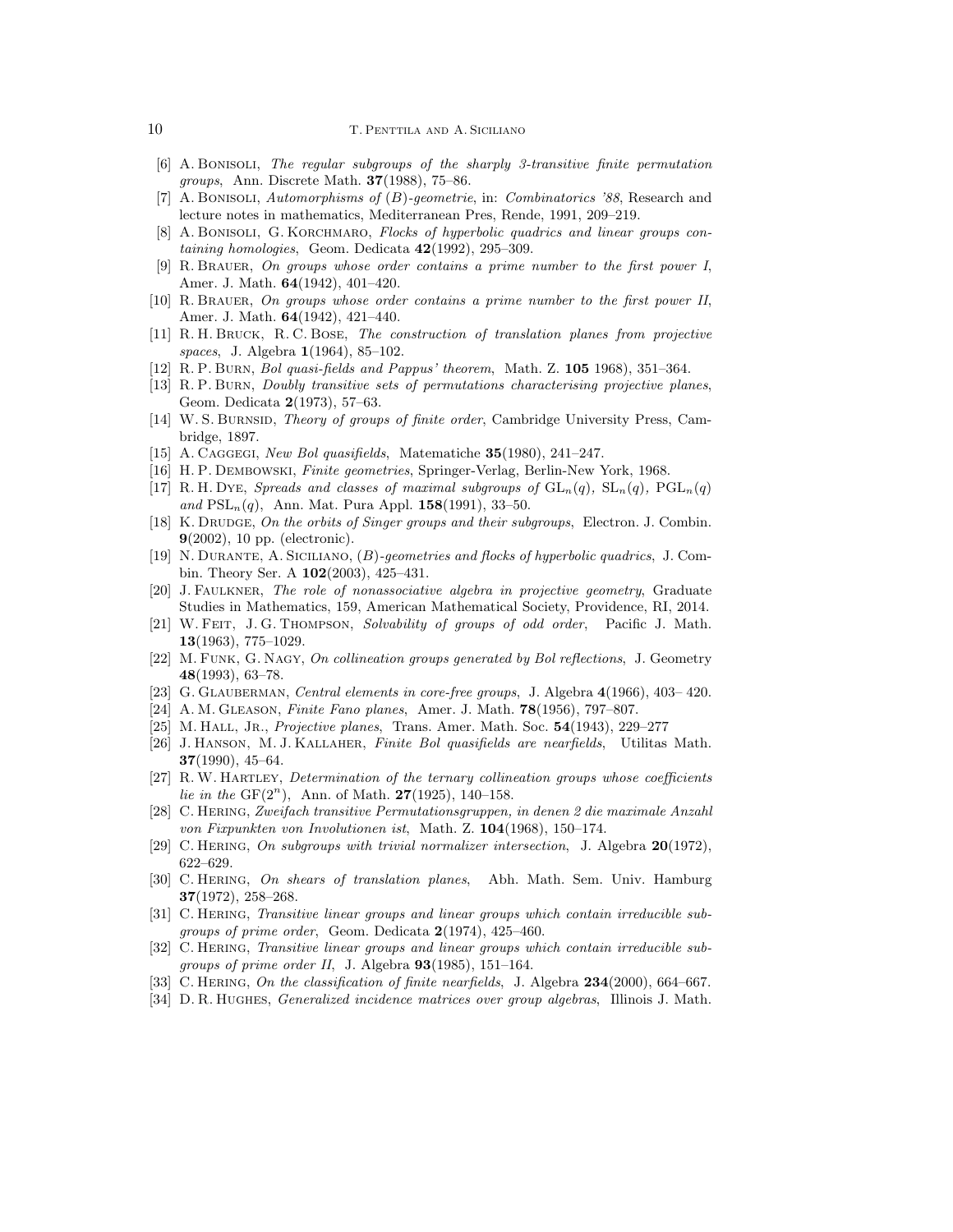**1**(1957), 545–551.

- [35] B. Huppert, *Endliche Gruppen. I*, Springer-Verlag, Berlin-New York, 1967.
- [36] I. M. Isaacs, *Character theory of finite groups*, AMS Chelsea Publishing, Providence, RI, 2006.
- [37] G. James, M. Liebeck, *Representations and characters of groups*, Cambridge Mathematical Textbooks. Cambridge University Press, Cambridge, 1993.
- [38] N. L. Johnson, *Bol planes of orders* 3 4 *and* 3 6 , Note di Matematica **26**(2006), 137– 146.
- [39] M. J. Kallaher, *Moufang Veblen-Wedderburn systems* Math. Z. **105**(1968), 114–127.
- [40] M. J. Kallaher, *Projective planes over Bol quasi-fields* Math. Z. **109**(1969), 53–65.
- [41] M. J. Kallaher, *A note on Bol projective planes*, Arch. Math. **20**(1969), 329–332.
- [42] M. J. Kallaher, *A note on finite Bol quasi-fields*, Arch. Math. **23**(1972), 164–166.
- [43] M. J. Kallaher, *Bol quasi-fields of dimension two over their kernels*, Arch. Math. **25**(1974), 419–423.
- [44] M. J. Kallaher, *On finite Bol quasifields. Proceedings of the conference on groups and geometry, Part A*, Algebras Groups Geom. **2**(1985), 300–312.
- [45] M. J. Kallaher, T. G. Ostrom, *Fixed point free linear groups, rank three planes, and Bol quasifields*, J. Algebra **18**(1971), 159–178.
- [46] M. J. KALLAHER, T. G. OSTROM, *Bol quasifields and generalized André systems*, J. Algebra **58**(1979), 100–116.
- [47] W. M. KANTOR, T. P. McDonough, *On the maximality of*  $PSL(d+1, q)$ ,  $d \geq 2$ , J. London Math. Soc. **8**(1974), 426.
- [48] H. KARZEL, Zusammenhänge zwischen Fastbereichen, scharf zweifach transitiven Per*mutationsgruppen und 2-Strukturen mit Rechtecksaxiom*, Abh. Math. Sem. Univ. Hamburg **32**(1968), 191–206.
- [49] H. Karzel, J. Kosiorek, A. Matras, *Properties of auto- and antiautomorphisms of maximal chain structures and their relations to i-perspectivities*, Results Math. **50**(2007), 81–92.
- [50] H. Karzel, J. Kosiorek, A. Matras, *Automorphisms of symmetric and double symmetric chain structures*, Results Math. **55**(2009), 401–416.
- [51] H. Karzel, J. Kosiorek, A. Matras, *Symmetric 2-structures, a classification*, Results Math. **65**(2014), 347–359.
- [52] P. KLEIDMAN, M. LIEBECK, *The subgroup structure of the finite classical groups*, London Mathematical Society Lecture Note Series, Vol 129., Cambridge University Press, 1990.
- [53] W. Klingenberg, *Beziehungen zwischen einigen affinen Schliessungss¨atzen*, Abh. Math. Sem. Univ. Hamburg **18**(1952), 120–143.
- [54] H. LÜNEBURG, *Notes on projective planes*, University of Illinois at Chicago Circle, 1969.
- [55] H. LÜNEBURG, *Translation planes*, Springer-Verlag, Berlin-New York, 1980.
- [56] M. O'Nan, *A characterization of Ln*(*q*) *as a permutation group*, Math. Z. **127**(1972), 301–314.
- [57] T. G. Ostro, *Double transitivity in finite projective planes*, Canad. J. Math. **8**(1956), 563–567.
- [58] T. G. Ostrom, *Transitivities in projective planes*, Canad. J. Math. **9**(1957), 389–399.
- [59] T. G. Ostrom, A.Wagner, *On projective and affine planes with transitive collineation groups*, Math. Z. **71**(1959), 186–199.
- [60] D. Passman, *Permutation groups*. W. A. Benjamin, Inc., New York-Amsterdam, 1968.
- [61] K. REIDEMEISTER, *Topologische Fragen der Differentialgeometrie. V. Gewebe und Gruppen*, Math. Z. **29** (1929), 427–435.